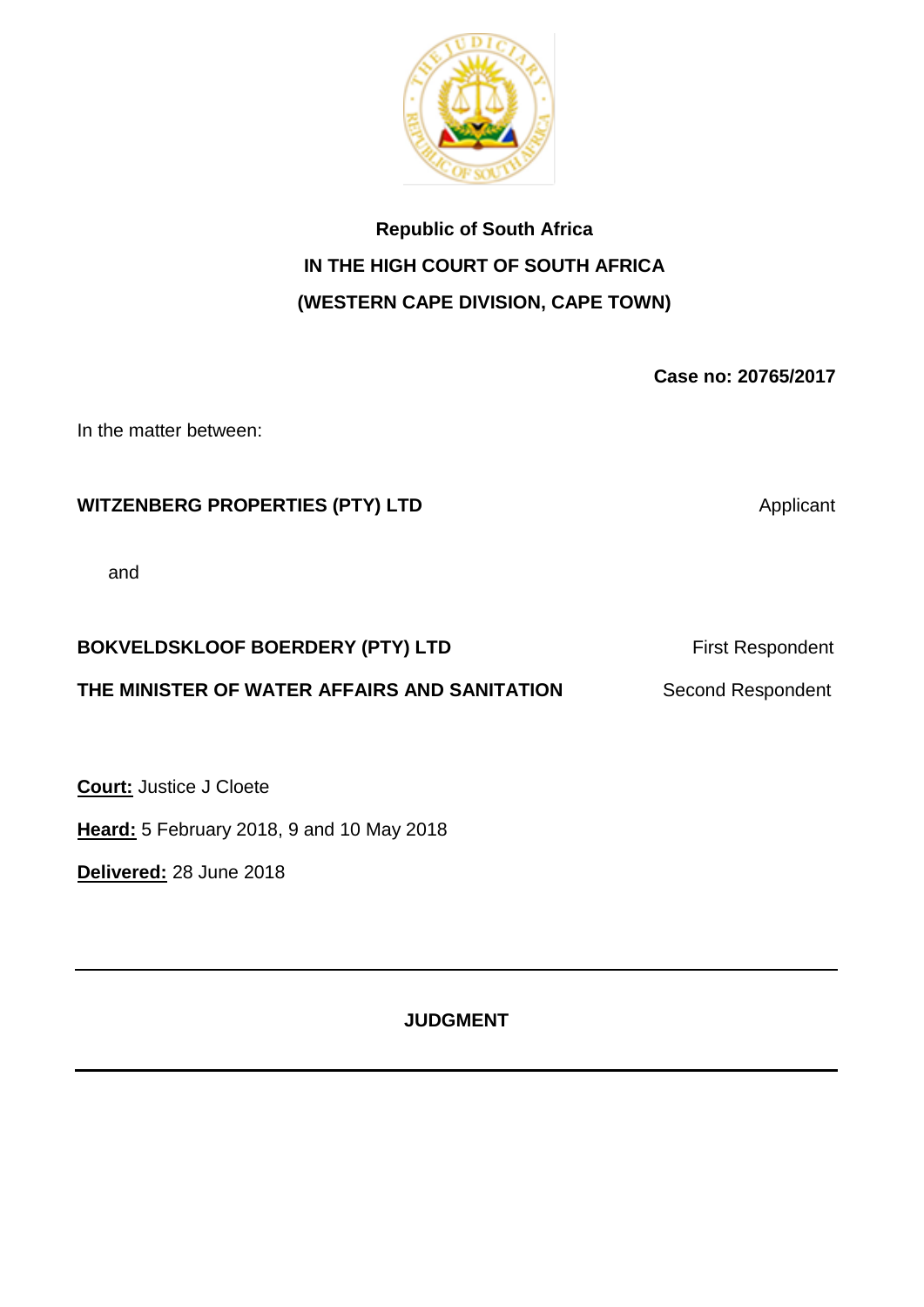#### **CLOETE J:**

#### **Introduction**

- [1] This is a dispute between neighbouring commercial farming enterprises in a winter rainfall area known as *'Op die Berg'* in the Prince Alfred Hamlet.
- [2] During the course of argument and partly as a result of a decision taken by the second respondent ("the Minister") on 24 April 2018, the applicant ("Witzenberg") narrowed down and amended the relief sought to the following.
- [3] Witzenberg seeks an interdict against the first respondent ("Bokveldskloof") to prevent the latter from taking water from three boreholes on Bokveldskoof's property which are situated in close proximity to one of Witzenberg's dams, for any purpose other than the uses permissible under Schedule 1 of the National Water Act 36 of 1998 ("NWA").
- [4] On 24 April 2018 the Minister's delegate, the Acting Director-General of the Department of Water and Sanitation, issued a final determination of the extent and lawfulness of Bokveldskoof's existing water uses in terms of s 35(4) of the NWA, limiting its use of groundwater to 161 400 cubic metres per annum. Bokveldskoof is appealing that determination in terms of s 148 of the NWA and may also pursue further redress by way of judicial review in due course.
- [5] Section 148(2)(b) of the NWA suspends the operation of the Minister's determination under s 35(4) pending conclusion of the internal appeal in the Water Tribunal.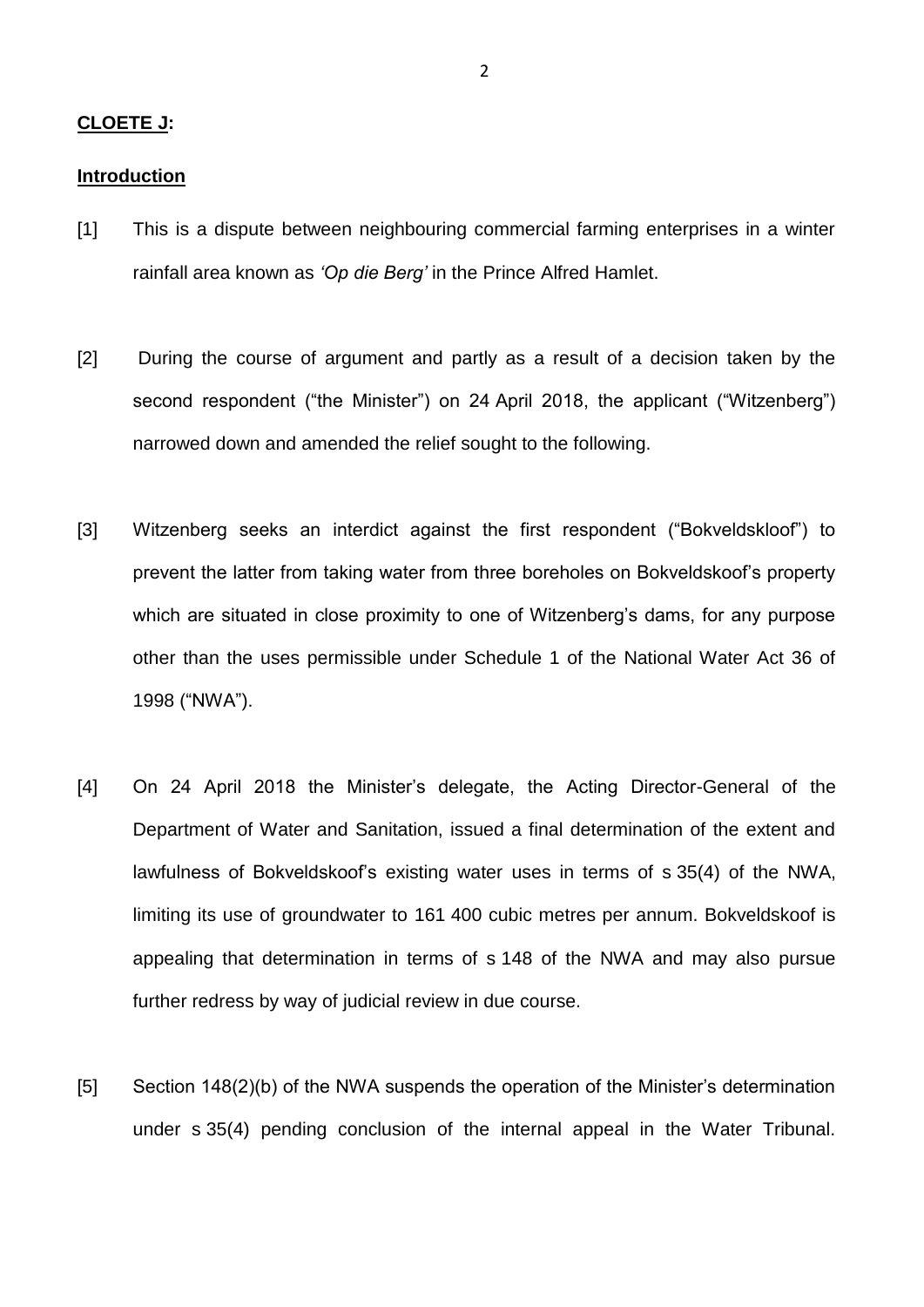Witzenberg thus asks that the interdict sought operates until Bokveldskoof has been issued with a water use licence under the NWA (which at this stage it does not have), finally authorising it to use water in a particular borehole, or until Bokveldskoof has exhausted its appeal as well as any subsequent review remedies, whichever occurs first.

- [6] It is Witzenberg's case that Bokveldskoof has for a number of years in fact been limited to taking groundwater on its property of not more than 161 400 cubic metres per annum. This is disputed by Bokveldskoof, hence its opposition in this application and its appeal against the Minister's determination.
- [7] It is not in dispute that Bokveldskoof has not, and will not, limit its taking of groundwater from the three boreholes to any of the uses permissible under Schedule 1 of the NWA. These pertain to the taking of groundwater for domestic use, small gardening (other than for commercial purposes), and watering of grazing cattle in certain instances.
- [8] Nor is it in dispute that over the 19 week period spanning 11 December 2017 to 23 April 2018, Bokveldskoof abstracted groundwater from the three boreholes in a total volume of 458 430 cubic metres. This constitutes 82.8% of the total volume abstracted from all operating boreholes on Bokveldskoof's property during this period.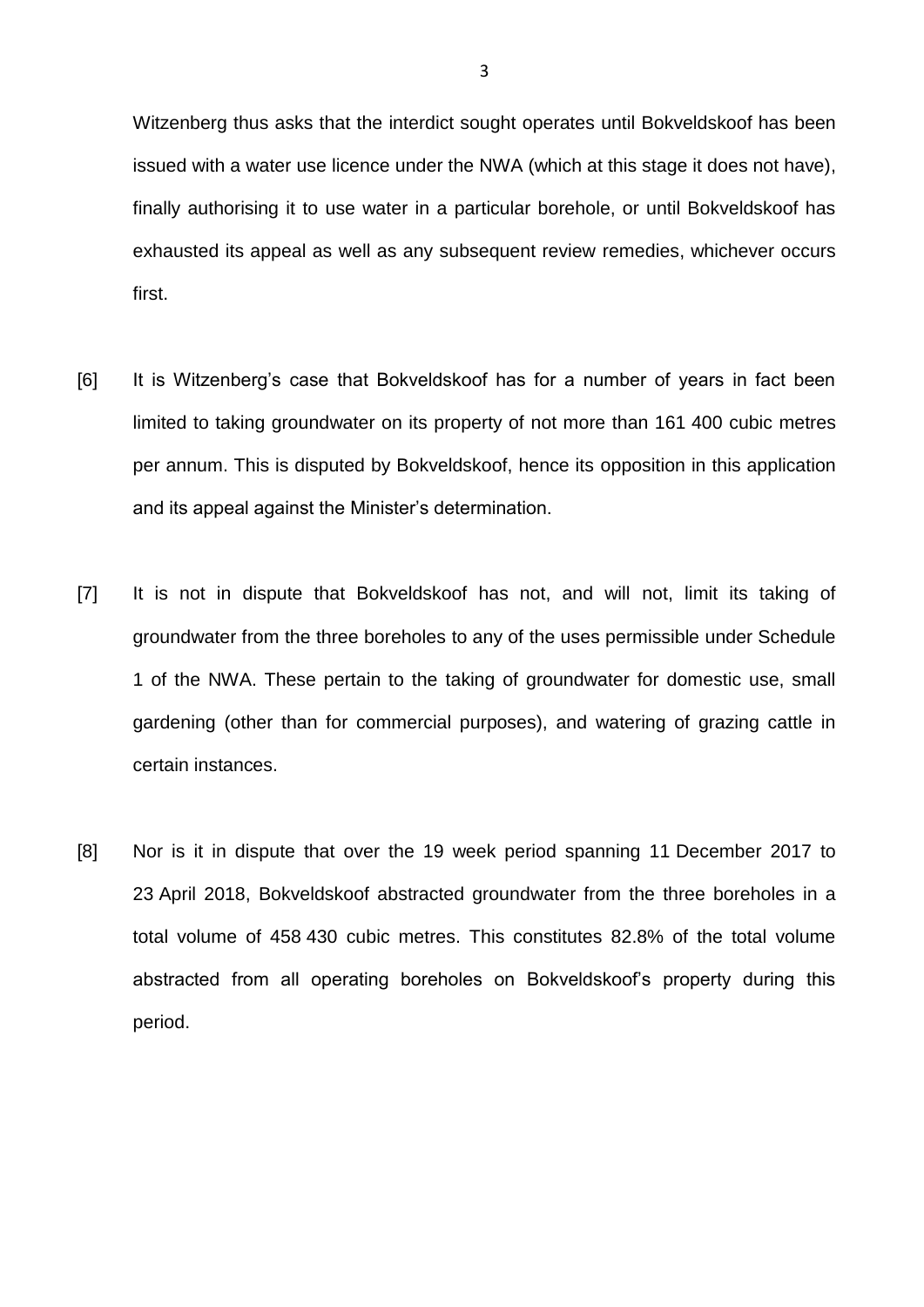- [9] Despite the length of the papers and depth of the arguments advanced, the Minister's decision has the consequence that the parties are in fact engaged in the very initial stage of their dispute. This case has evolved to the point that it is no longer appropriate to deal with the substantive merits. The internal appeal process must still run its course. To delve into the Water Tribunal's territory at this stage would not only encroach on the separation of powers doctrine, it could well also be tantamount to pre-empting the decision on appeal (as well as any subsequent judicial review). This is also Bokveldskoof's position. Witzenberg holds a different view, maintaining that the "discrete issue" pertaining to the three boreholes has no relevance in the internal appeal. To my mind, this argument pre-supposes that Witzenberg's view (as well as that of the Minister as reflected in the April 2018 determination) prevails. I will return to this later.
- [10] The parties approached the matter in accordance with the test for final interdictory relief.<sup>1</sup> In *Apleni v Minister of Law and Order and Others*<sup>2</sup> Vivier JA stated:

*'The interim interdicts sought would have been operative for the duration of the appellants' detention. In this sense it would have had final effect in that nothing which may subsequently have been decided could detract from the efficacy which the orders enjoyed while they were in force. However, on the facts of the present applications the grant of interim interdicts did not involve a final determination of the rights of the parties and did not affect such determination…although final in effect, the interdicts sought were thus certainly not final in substance. The fact that the* 

l

4

<sup>1</sup> i.e. the Plascon-Evans rule.

<sup>2</sup> 1989 (1) SA 195 (AD) at 200I-201D.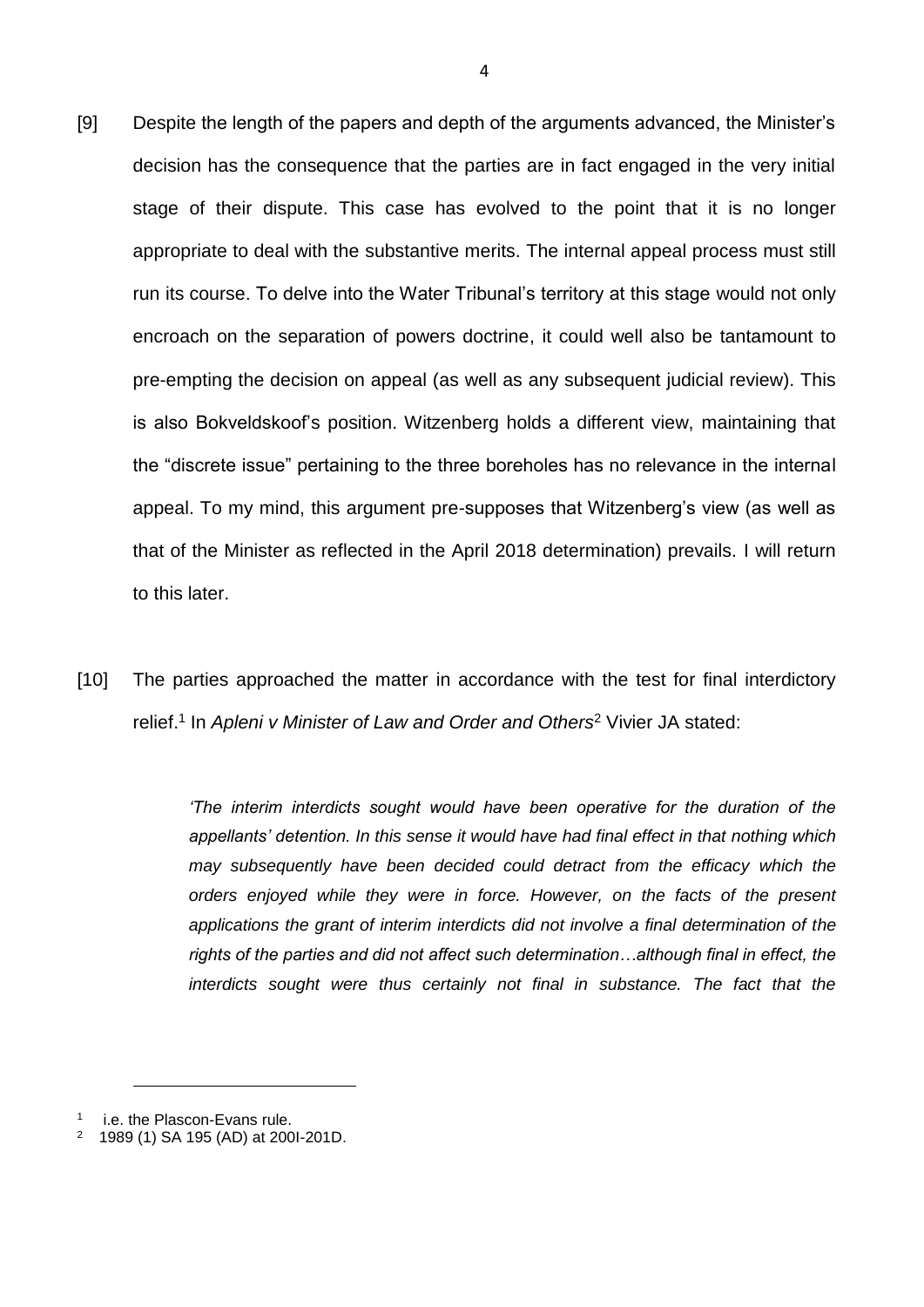*determination of the issues would only have taken place after the risk of injury had passed was obviously no bar to the granting of the orders…'*<sup>3</sup>

- [11] It is settled law that an applicant for final relief must show: (a) a clear right; (b) an injury actually committed or reasonably apprehended; and (c) the absence of similar protection by any other ordinary remedy: *Hotz and Others v University of Cape Town.* 4
- [12] It is Bokveldskoof's case that Witzenberg has no *locus standi* in respect of the relief sought and that, in any event, it has failed to establish any of the requirements for a final interdict.

## **Existing lawful water use**

- [13] The concept of *'existing lawful water use'* was introduced by ss 4, 22 and 32 to 35 of the NWA. In essence it means that a user is permitted to continue with any actual lawful use which occurred at any time during a period of two years immediately prior to the date of commencement of the NWA, i.e. 1 October 1998 (*'the qualifying period'*).
- [14] Witzenberg's case is that Bokveldskoof, acting on a flawed interpretation of the NWA, has caused multiple boreholes to be sunk on its property to abstract huge volumes of groundwater, the extent of which (a) it has never declared to the authorities; (b) bears no relation to the volume actually abstracted during the qualifying period; and

<sup>3</sup> See also *BHT Water Treatment (Pty) Ltd v Leslie and Another* 1993 (1) SA 47 (WLD) at 54J-55E.

<sup>4</sup> 2017 (2) SA 485 (SCA) at para [39].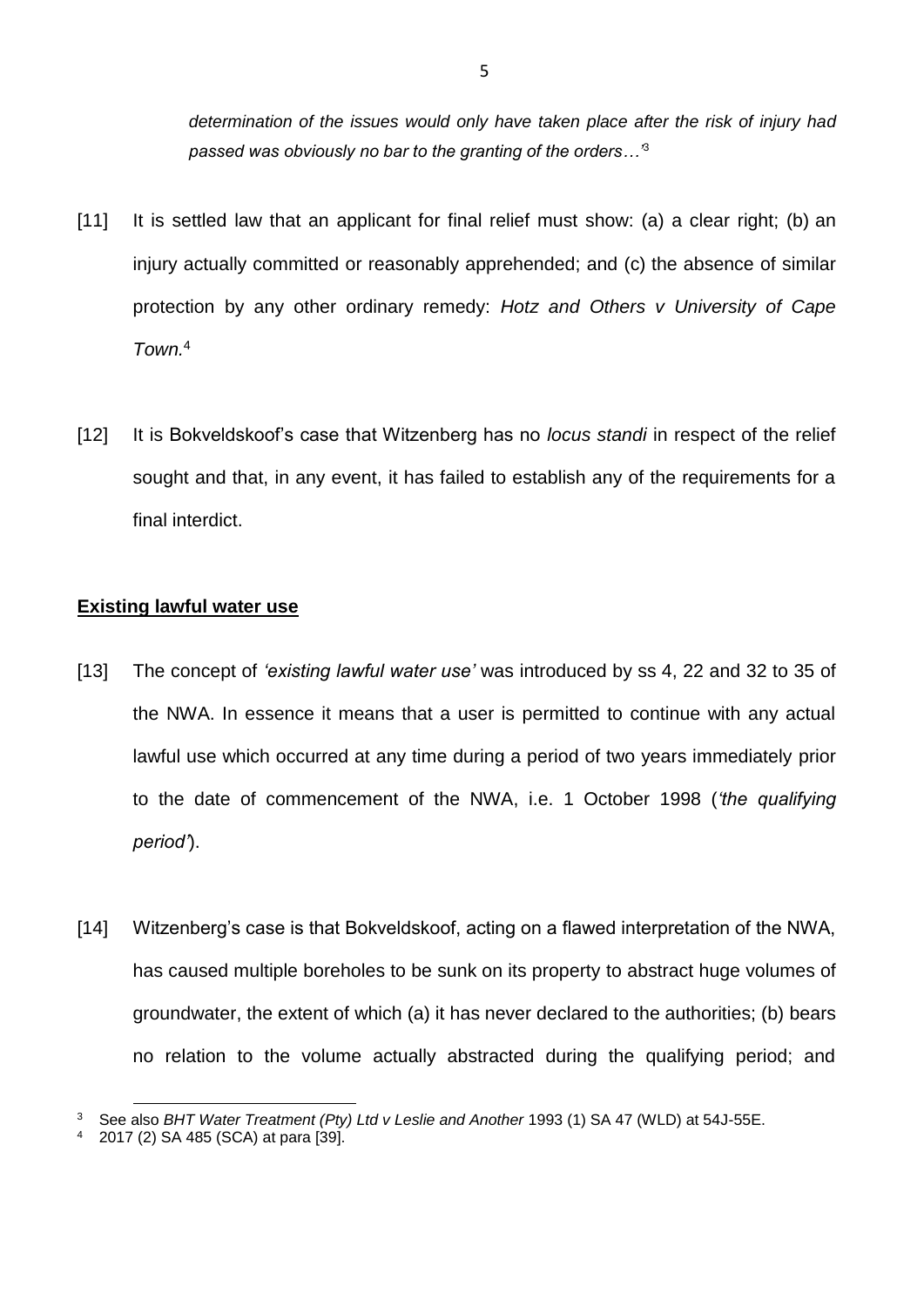(c) which Bokveldskoof wrongly maintains is limited only by the size of land allegedly cultivated during the qualifying period, and which it can therefore increase or expand at will.

- [15] Witzenberg contends that, on Bokveldskoof's own version in a previous application to the responsible authority under s 35 of the NWA, its existing lawful water use is limited to 161 400 cubic metres per annum for groundwater. The present application was sparked by Bokveldskoof's drilling of borehole 3 ("Nuwe Boorgat") in 2017. This borehole, together with boreholes 1 ("Nuwe Dam") drilled in 2010 and borehole 2 ("Fancourt") in 2004 are the 3 boreholes in close proximity to one of Witzenberg's dams, and yield far more than that volume per annum.
- [16] Bokveldskoof's case is that at all relevant times it abstracted and used water from the boreholes on its property lawfully in terms of the NWA. It maintains that during the qualifying period it was authorised to irrigate a total of 201 hectares, whilst at present only 112 hectares are under actual irrigation (so that, in effect, it is presently only utilising 55.5% of its total maximum water use entitlement under the NWA).
- [17] According to Bokveldskoof, the irrigation of the permissible 201 hectares is done from two water sources in conjunction with each other: from surface water through infrastructure directing rainfall on the adjacent mountainous area into storage dams located on the property, and from an aquifer (by way of 9 productive boreholes on the property which supply water to the storage dams from where the irrigation takes place through a pumping system).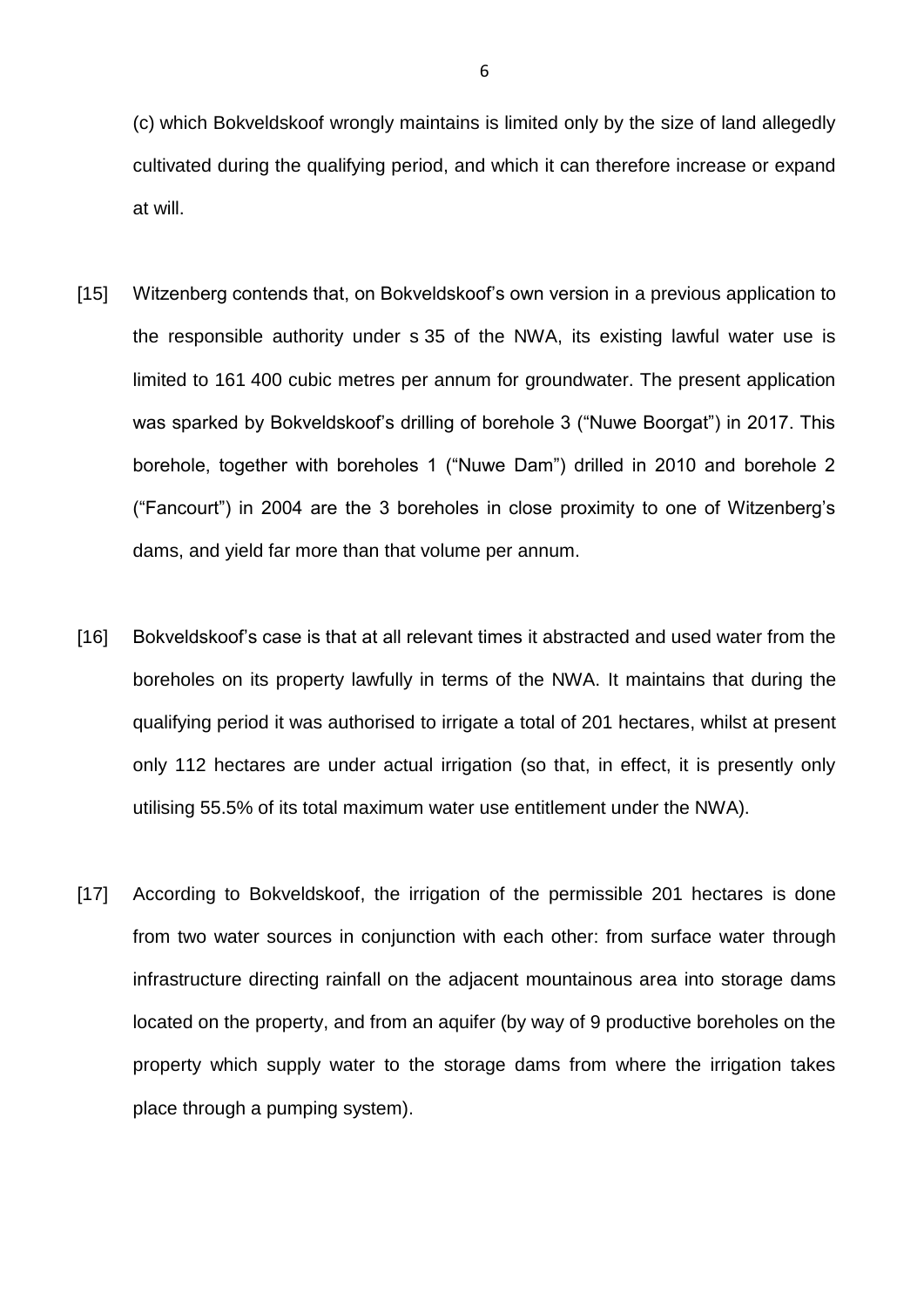- [18] Bokveldskoof maintains that the *'extent'* of its water use entitlement equates to that volume of water required for the irrigation of a maximum of 201 hectares of land, from either source or a combination of these two sources. Accordingly, the *'extent'* of a water use entitlement, upon a proper contextual interpretation, can be determined by way of more than one method of measurement, and the standard irrigation practice historically utilised in the area (including that of Witzenberg itself) has been to rely on both surface water and ground water in conjunction with each other, the one supplementing the other depending on the hydrological and climatic conditions prevailing in a particular season. If it transpires during any season that the available surface water is not sufficient for the irrigation of lawfully developed hectares on a farm, it is supplemented by groundwater. In the result the actual volumes of surface water and groundwater used vary from season to season. Whatever volume comes from whichever source, this water is used reasonably and beneficially for the lawful irrigation of a specific and measured area of land.
- [19] According to Bokveldskoof's Mr Phillipus Van Zyl, when he had to complete the application referred to by Witzenberg, he was confronted with the problem that the new regulatory dispensation, reflected in the prescribed form, did not fully accommodate the characteristics of the existing lawful water use enjoyed by Bokveldskoof under the old  $Act.^5$  He was told that he had to make a distinction between the two water sources, to estimate the relative percentage of water used from each water source during the qualifying period and that accordingly:

l

7

<sup>&</sup>lt;sup>5</sup> The repealed Water Act 54 of 1956 which was replaced by the NWA.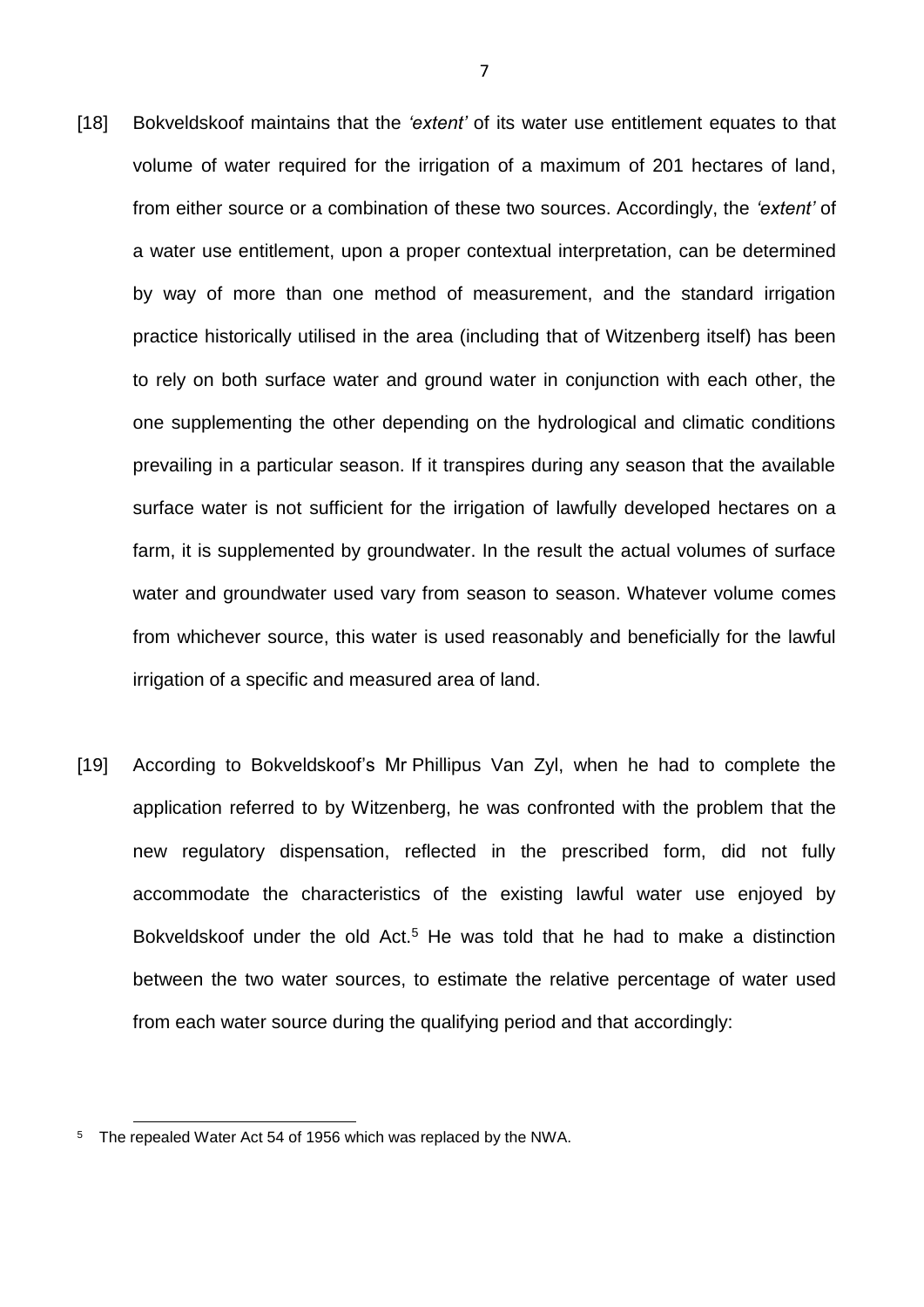*'On that impossible basis I derived at these figures, representing an estimate of the average position over a few years and not reflecting what the reality would have been in a drought or under different hydrological conditions.'*

- [20] Herein lies the nub of the dispute. The Minister's determination under s 35 of the NWA makes no reference to a specific number of boreholes nor to any specific identified borehole(s) on Bokveldskoof's property. It merely determined that the existing lawful water use for Bokveldskoof is 1 012 925 cubic metres per annum for surface water and 161 400 for groundwater. The Minister earlier filed an explanatory affidavit in which, in general terms, her Department agrees with the interpretation advanced by Witzenberg.
- [21] It is this very same issue which will form the substance of Bokveldskoof's internal appeal as well as any subsequent judicial review. Witzenberg itself expressly acknowledges that this dispute involves an interpretation of the relevant provisions of the NWA.
- [22] The determination of the dispute is thus not, as I see it, a "discrete issue" pertaining to the lawfulness or otherwise of Bokveldskoof's abstraction of groundwater from 3 specific boreholes in close proximity to one of Witzenberg's dams. The abstraction of water from these boreholes is inextricably linked to whether or not Bokveldskoof is entitled to abstract groundwater exceeding 161 400 cubic metres per annum. One cannot be determined to the exclusion of the other. Herein lies Witzenberg's fundamental problem in persisting with relief on the merits, in the knowledge that this very issue is presently the subject of an internal appeal and may in future be the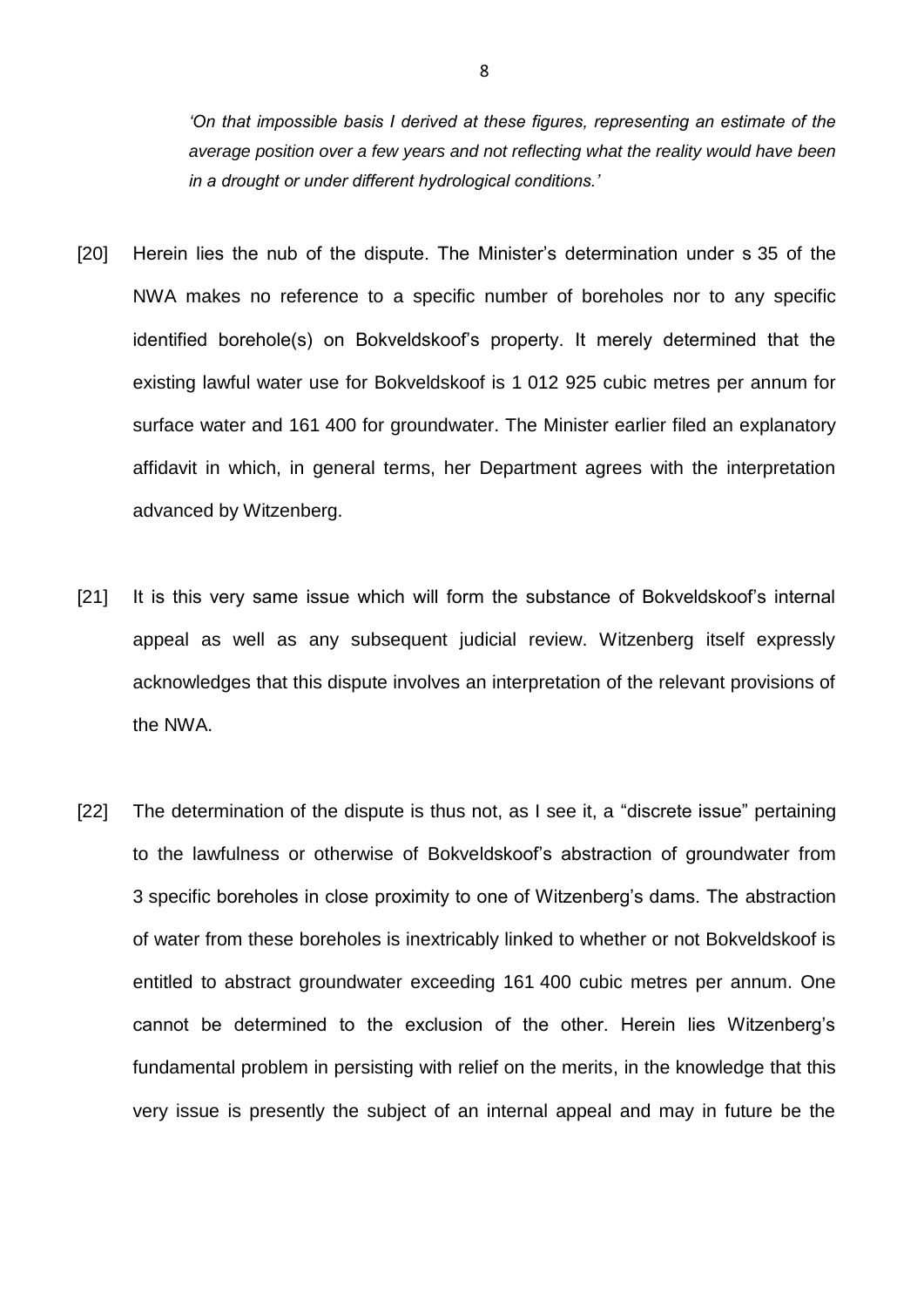subject of judicial review. I am accordingly not persuaded that it is appropriate for this court to make any such determination at this stage.

## **Locus standi**

- [23] Witzenberg argues that it derives legal standing on the basis that it is the registered owner of the neighbouring farm, and that as a neighbouring water user it is dependent on water available in the same drainage region. It maintains therefore that it is an entity, or at least a member of a class of persons, in whose interest the restrictions on the use of groundwater were imposed under the NWA.
- [24] Given that Witzenberg seeks interdictory relief in pursuit of its own interests, the issue of legal standing is approached in accordance with the principles set out in Patz v Green & Co<sup>6</sup> read with *Roodepoort-Maraisburg Town Council v Eastern Properties (Prop) Ltd<sup>7</sup>* , which were encapsulated in *Latsky & Another v Showzone CC & Others.*<sup>8</sup> In essence, these principles are:
	- 24.1 When it appears that a statute was enacted in the interest of a particular person or any class of persons, a party who shows that he or she is one of such class of persons, and seeks judicial intervention by way of interdictory relief premised on the statute, is not required to show harm as a result of a contravention of the statute, such harm being presumed;

l <sup>6</sup> 1907 TS 427.

<sup>7</sup> 1933 AD 87 at 95-96.

<sup>2007 (2)</sup> SA 48 (C) at para [13].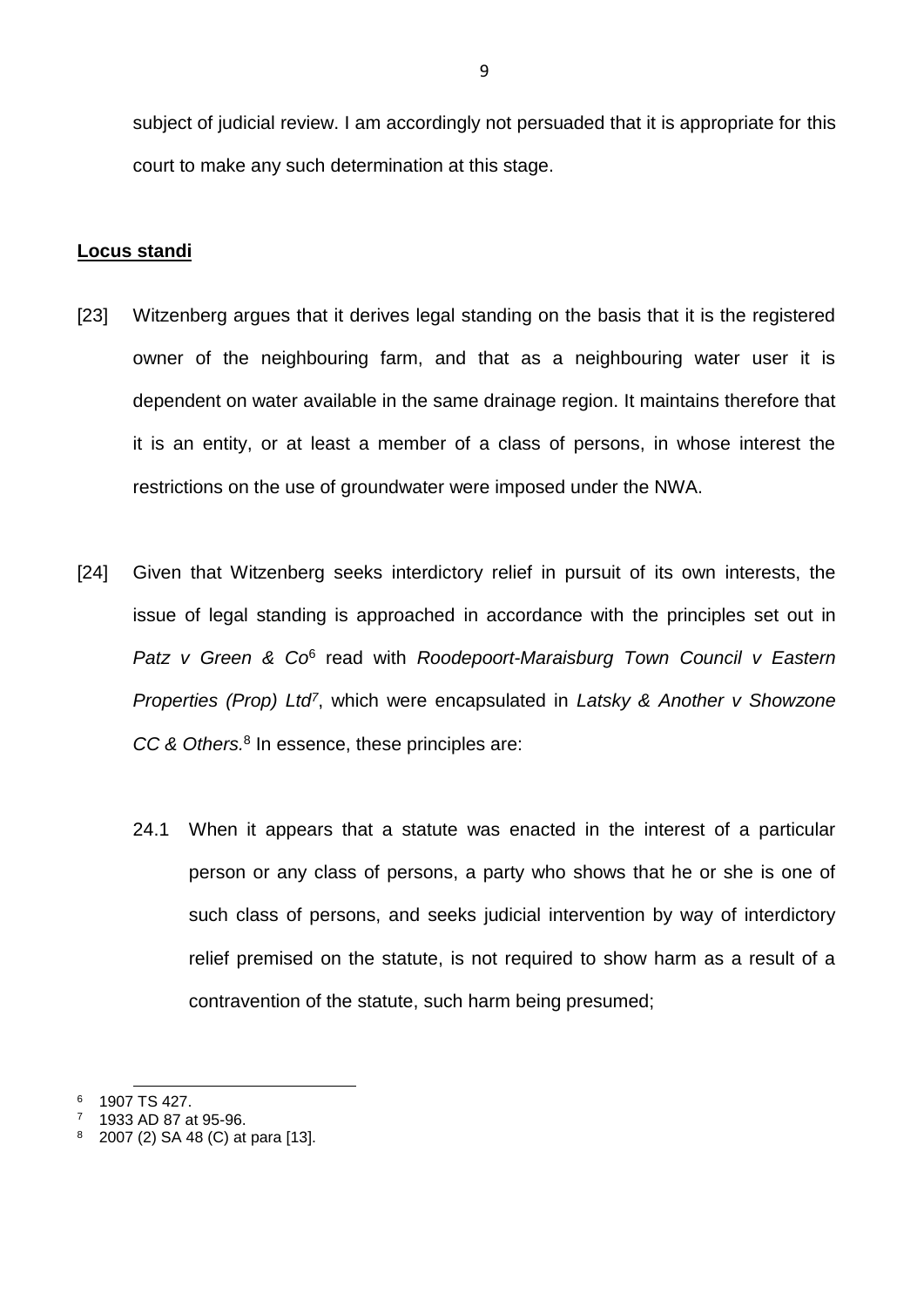24.2 However, when a statutory duty was imposed, not in the interest of a particular person or a particular class, but in the public interest generally, the applicant must show that he or she has sustained or apprehends actual harm in order to obtain interdictory relief on the ground of breach of the statute.

## [25] As Cameron J put it in Giant Concerts CC v Rinaldo Investments (Pty) Ltd:<sup>9</sup>

*'[33] The separation of the merits from the question of standing has two implications for the own-interest litigant. First, it signals that the nature of the interest that confers standing on the own-interest litigant is insulated from the merits of the challenge he or she seeks to bring. An own-interest litigant does not acquire standing from the invalidity of the challenged decision or law, but from the effect it will have on his or her interests or potential interests. He or she has standing to bring the challenge even if the decision or law is in fact valid. But the interests that confer standing to bring the challenge, and the impact the decision or law has on them, must be demonstrated.*

*[34] Second, it means that an own-interest litigant may be denied standing even though the result could be that an unlawful decision stands. This is not illogical. As the Supreme Court of Appeal pointed out, standing determines solely whether* this *particular litigant is entitled to mount the challenge: a successful challenge to a public decision can be brought only if "the right remedy is sought by the right person in the right proceedings". To this observation one must add that the interests of justice under the Constitution may require courts to be hesitant to dispose of cases on standing alone where broader concerns of accountability and responsiveness may require investigation and determination of the merits. By corollary, there may be cases where the interests of justice or the public interest might compel a court to scrutinise action even if the applicant's standing is questionable. When the public interest cries out for relief, an applicant should not fail merely for acting in his or her own interest.*

<sup>9</sup> 2013 (3) BCLR 251 (CC).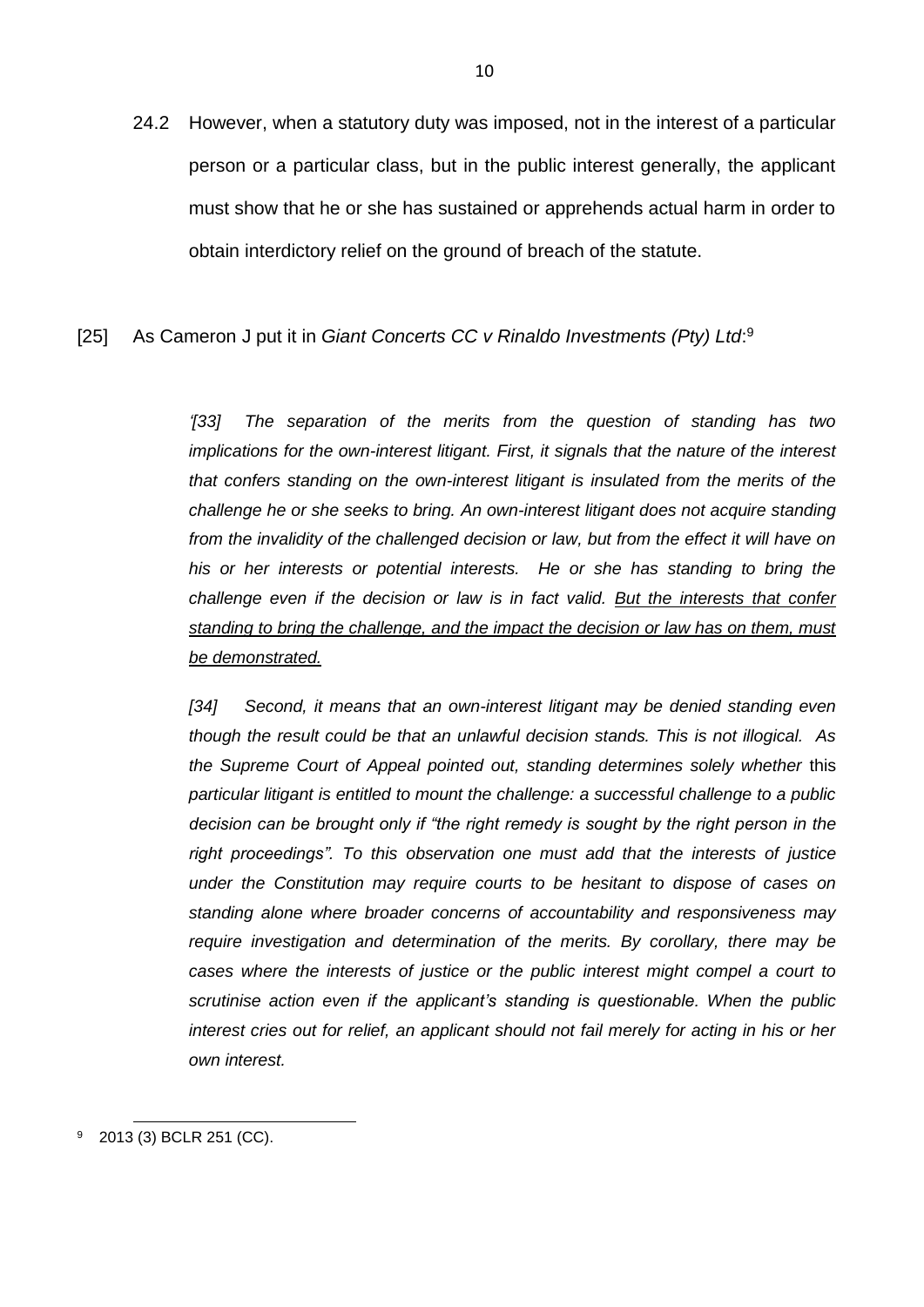## *[35] Hence, where a litigant acts solely in his or her own interest, there is no broad or unqualified capacity to litigate against illegalities. Something more must be shown.'*

[emphasis supplied]

- [26] The preamble to the NWA expressly recognises that (a) water belongs *'to all people'*; and (b) national government has overall responsibility for and authority over the nation's water resources and their use, including the equitable allocation of water for beneficial use.
- [27] Witzenberg cited the Minister as second respondent purely because she has *'a substantial and direct interest in the subject matter of these proceedings and is accordingly a necessary party hereto'.* Section 3 of the NWA stipulates that national government, acting through the Minister, is the public trustee of the nation's water resources. It is clearly for this reason that the Minister is empowered, under Part 3 (ss 32 to 35) of the NWA to determine, where necessary, an *'existing lawful water use'*.
- [28] Chapter 16 of the NWA deals with offences and remedies and provides in its preamble that:

*'In common with other Acts of Parliament which aim to make non-compliance a criminal offence, this Chapter lists the acts and omissions which are offences under this Act, with the associated penalties. It also gives the courts and water management institutions certain powers associated with prosecutions for these offences, such as the power to remove the cause of a stream flow reduction.'*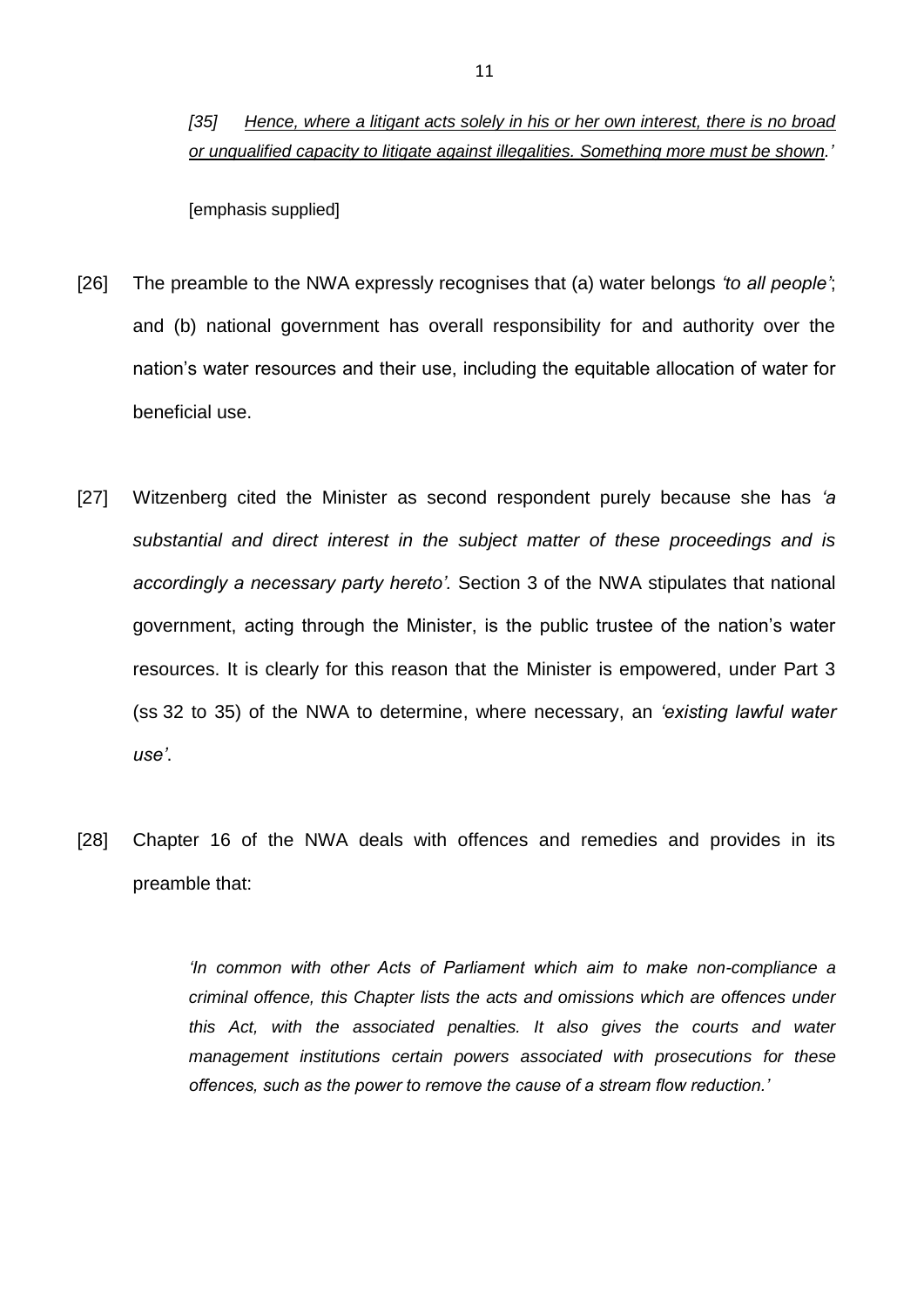- [29] Section 151 lists the offences which render a person liable for prosecution. In particular s 151(1)(a) prohibits any person from using water otherwise than as permitted under the NWA, and s 151(1)(j) prohibits any person from unlawfully and intentionally or negligently committing any act or omission which detrimentally affects or is likely to affect a water resource.
- [30] Sections 152 and 153 authorise a court, after convicting any such person, to hold an enquiry into compensation for harm, loss or damage suffered by any affected person and to order the accused to pay damages to that person and/or the cost of any remedial measures required.
- [31] Section 155 stipulates that:

#### *'155 Interdict or other order by High Court*

 *A High Court may, on application by the Minister or the water management institution concerned, grant an interdict or any other appropriate order against any person who has contravened any provision of this Act, including an order to discontinue any activity constituting the contravention and to remedy the adverse effects of the contravention.'*

[emphasis supplied]

[32] The parties agree that the NWA introduced a fundamental reform of the law relating to water resources by moving away from the riparian principle of preferential and hierarchical water use rights to an administered authorisation system for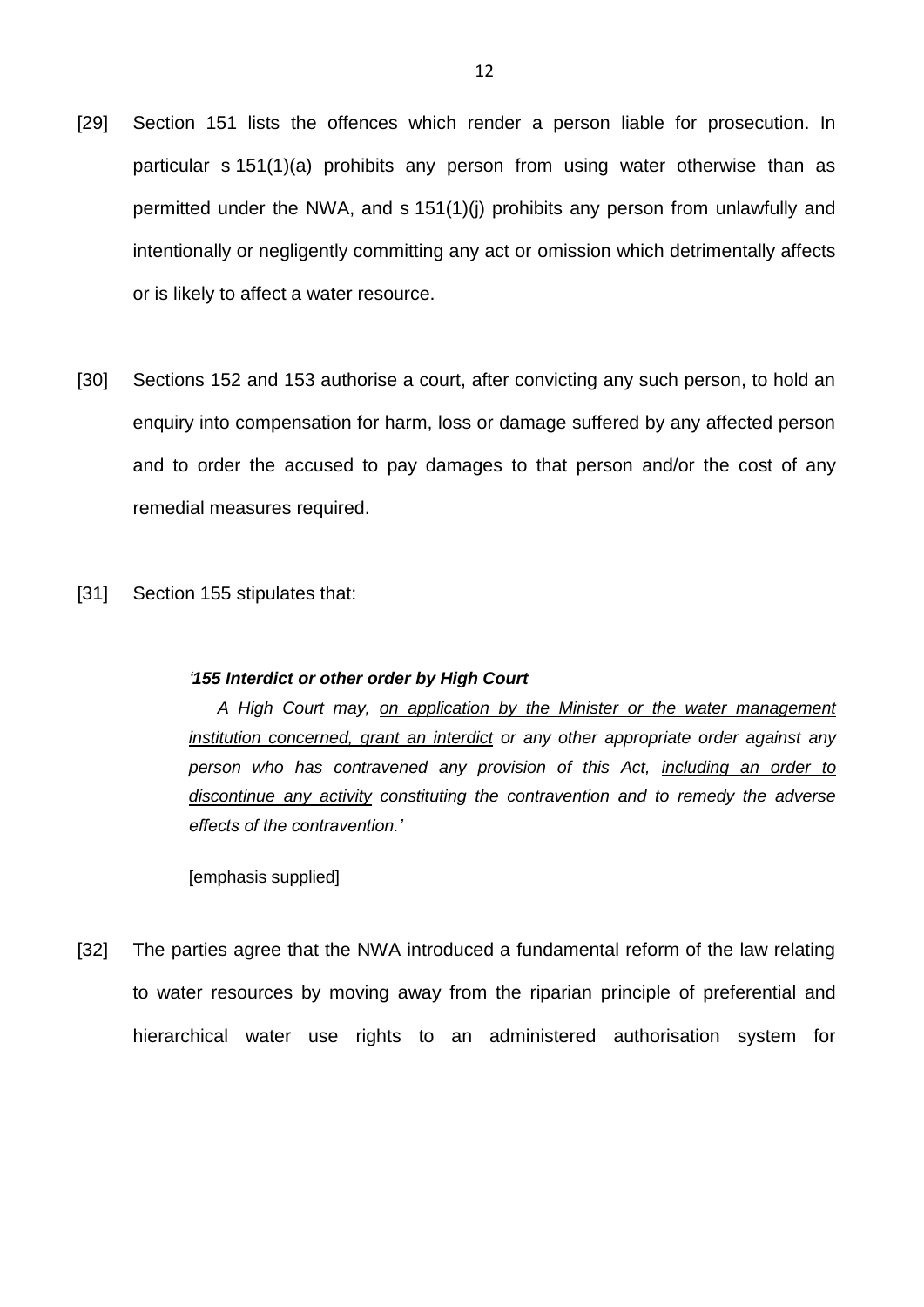circumscribed water uses, in the interests of all water users, thereby moving the traditional "water law" from the domain of private law to that of public law.<sup>10</sup>

- [33] Bokveldskoof thus argues that the above contextual considerations support the conclusion that the provisions dealing with entitlement to water use under the NWA are intended to provide for the controlled use of water for the general benefit of the public or, put differently, in the public interest generally. Unlike, for example, the National Environmental Management Act, which expressly legislates for the legal standing of private persons to enforce environmental laws for own interest or in public interest,<sup>11</sup> the NWA contains no comparable provision.
- [34] It is thus submitted that any act prohibited by the NWA does not, without more, entitle Witzenberg as a private entity to interdictory relief for a breach of provisions of the NWA. In order to obtain such relief, it was necessary for Witzenberg to show that a breach has occasioned it harm, or is likely to do so, but Witzenberg has failed to demonstrate this (I deal with this later).
- [35] Apart from the grounds upon which it bases its legal standing, Witzenberg advances two arguments. In the first instance it relies on *Sheffield Electro-Plating and Enamelling Works Ltd v Metal Signs and Nameplates (Pty) Ltd*<sup>12</sup> in contending that the prohibited actions covered by a statute (and at which the legal action is directed) are not required to have been passed solely in the interest of a specific person or

<sup>10</sup> See also *S v Mostert and Others* 2010 (2) SA 586 (SCA) at para [10] and *Makhanya NO and Another v Goede Wellington Boerdery (Pty) Ltd* [2013] 1 All SA 526 (SCA) at para [38].

<sup>11</sup> Section  $32(1)(a)$  and (c) of Act 107 of 1998.

<sup>12</sup> 1949 (1) SA 1034 (W).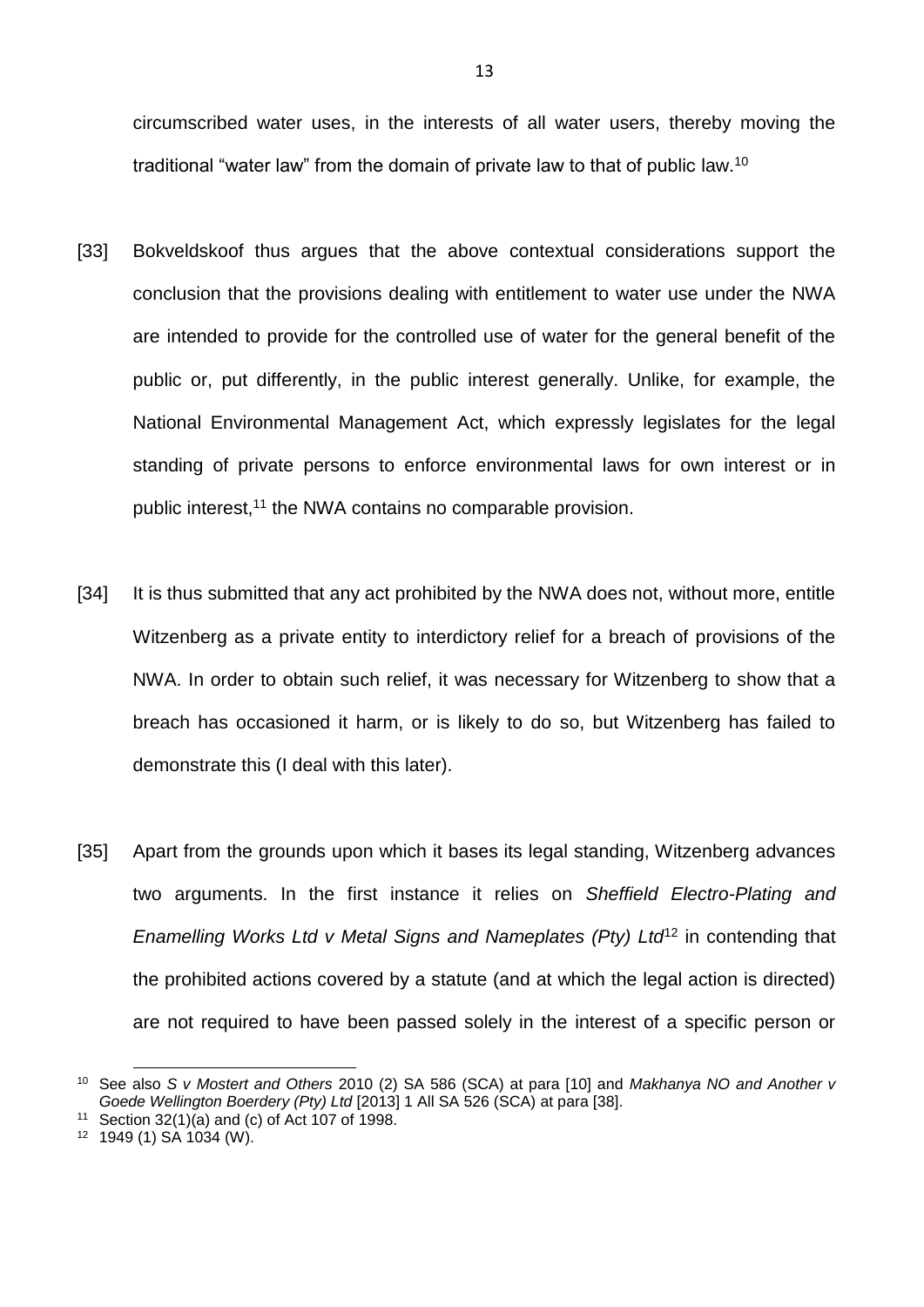class of persons – it will suffice if it can be said that the conduct was prohibited *'partly or wholly in the interests of the applicant'*.

- [36] However in *Sheffield* the court was dealing specifically with an alleged contravention of the Merchandise Marks Act 17 of 1941, and it was with reference to that particular statute that it was held to have been enacted for the protection of merchants and manufacturers as well as the general public. This finding was clearly not intended to be elevated to a principle of general application.
- [37] Second, Witzenberg relies on *Lester v Ndlambe Municipality*<sup>13</sup> in arguing that it is the duty of this court to uphold the doctrine of legality, which enjoins it not to countenance an ongoing statutory contravention and criminal offence.
- [38] However in *Lester* it was common cause<sup>14</sup> that his property was an illegal structure, having been erected without approved building plans. This fact was of itself a contravention of s 4(1) of the National Building Regulations and Building Standards Act,<sup>15</sup> and s  $4(4)$  thereof rendered it a criminal offence. At issue in the case was whether or not the High Court was correct in finding that it had a discretion to issue a consequent demolition order under s 21 of the Act. The Supreme Court of Appeal held that no such discretion existed and that:

<sup>13</sup> 2015 (6) SA 283 (SCA).

<sup>14</sup> See para [20].

<sup>15</sup> 103 of 1977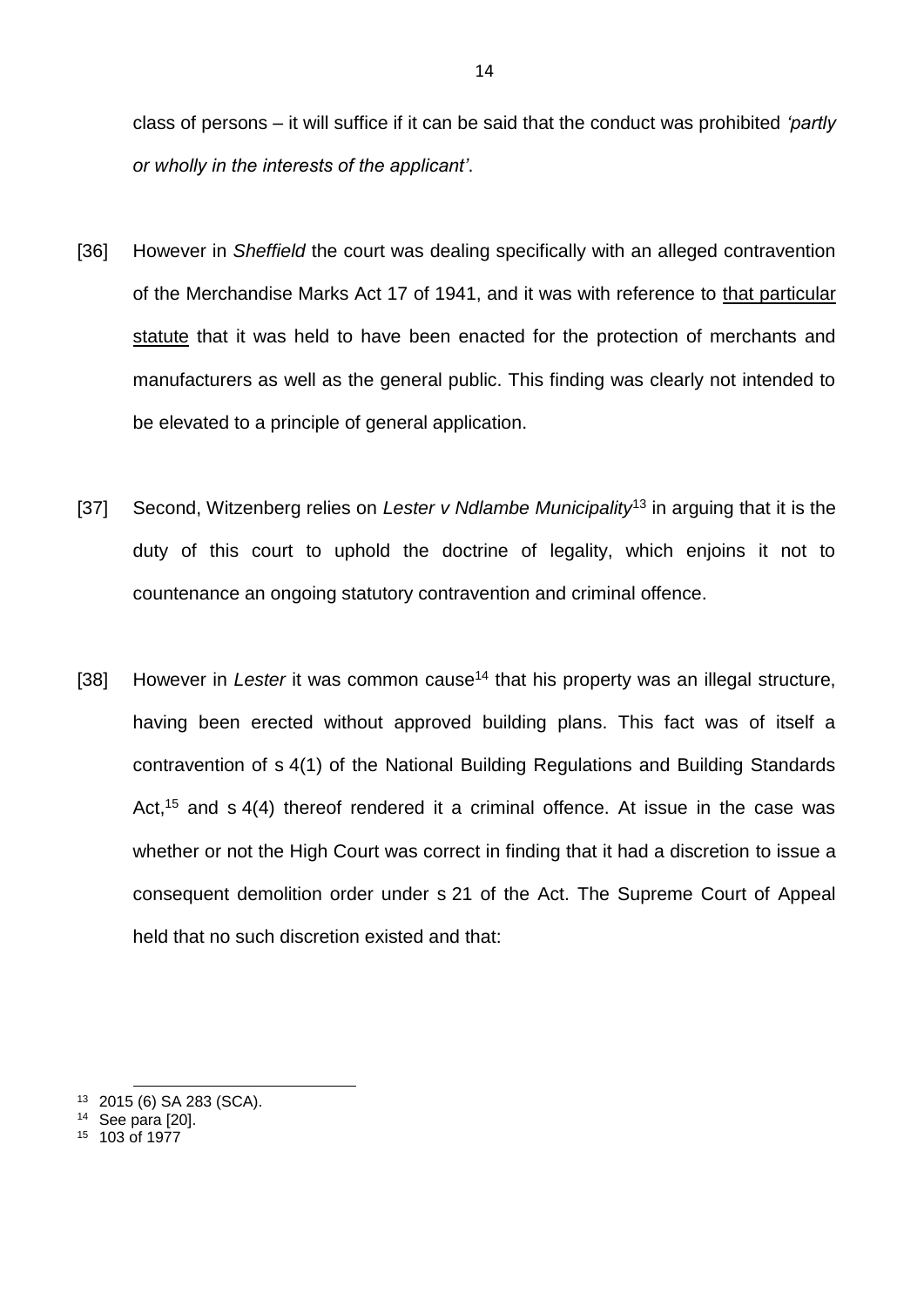*'Absent such discretion, the court below simply had to uphold the rule of law, refuse to countenance an ongoing statutory contravention and enforce the provisions of the Act.'*<sup>16</sup>

15

- [39] In the present matter it is common cause that no criminal charge has been laid against Bokveldskoof by any official of the Department (or, for that matter, by any other person). Given the main, unresolved, dispute between the parties about whether or not Bokveldskoof has acted unlawfully at all, and the appeal process that is underway, this court is in no position to simply assume in Witzenberg's favour that Bokveldskoof has contravened a statute and is thus committing a criminal offence.
- [40] Having regard to the above I agree with Bokveldskoof that Witzenberg does not fall into the first category referred to above, but rather the second. The NWA was enacted for the benefit of the general public and not in the interests of a particular person or class. That Witzenberg coincidentally is an entity forming part of the general public takes the matter no further.
- [41] It is thus necessary to consider whether Witzenberg has demonstrated that it has sustained or apprehends actual harm.
- [42] Witzenberg's complaint is set out in its founding affidavit as follows:
	- *'68. The Applicant has been concerned about the negative effect which the abstraction of groundwater from boreholes that had been sunk in close proximity of the Vleidam might have on the volume of water that has been*

l <sup>16</sup> At para [28].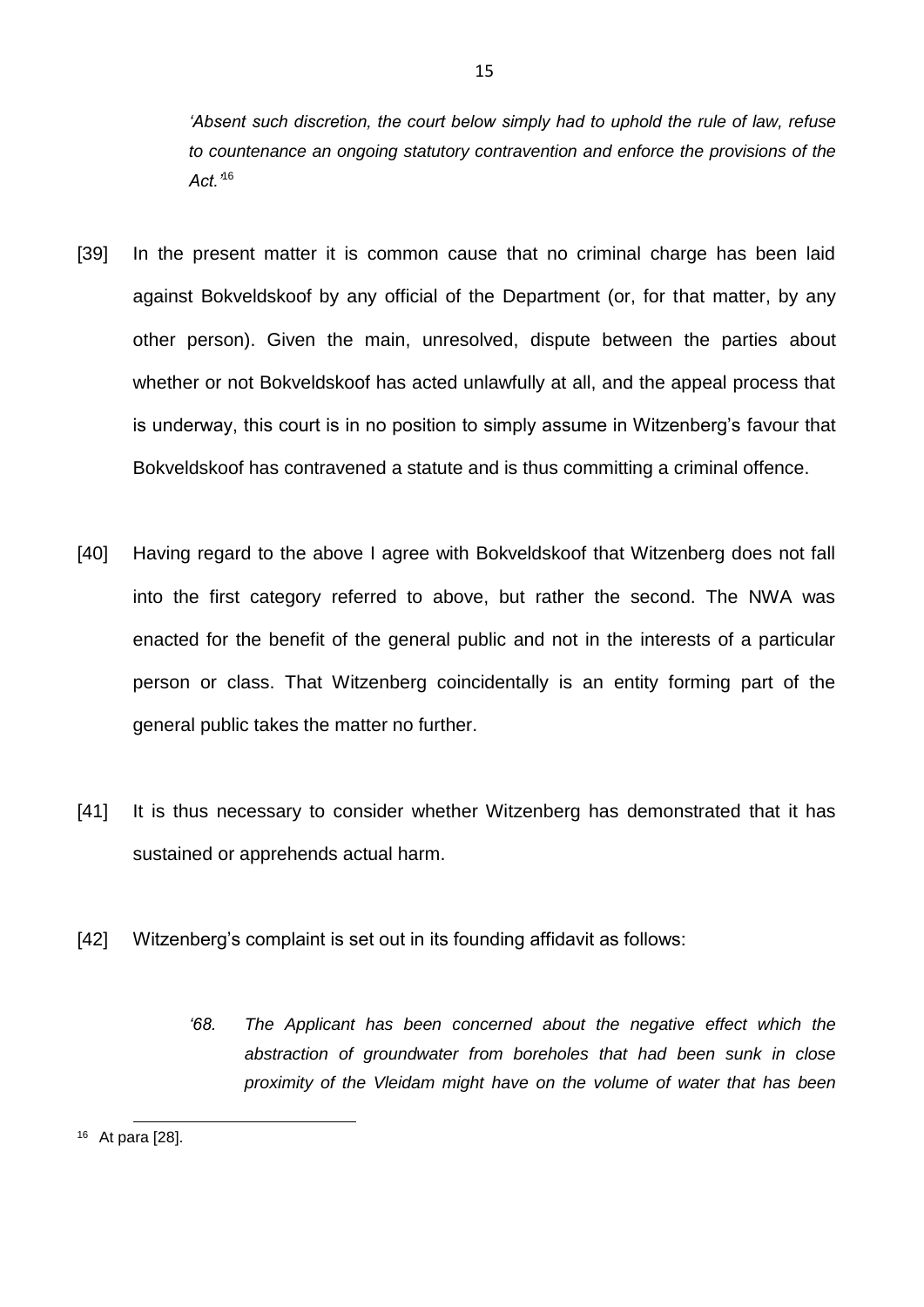*collected in and is being stored in the dam itself. As Vleidam is not lined, the Applicant is concerned that stored water would be abstracted or siphoned off via the boreholes concerned.*

- *68.1 In order to assist the Applicant in evaluating this eventuality, the Applicant urgently requested specialist hydrogeologists, Messrs Geohydrological and Spatial Solutions (Pty) Ltd ("GEOSS") to investigate the likelihood of surface water which had been collected in and is being stored in Vleidam, being abstracted or syphoned off via the boreholes.*
- *68.2 In this regard I refer the Honourable Court to the report of Mr Dale Barrow, a specialist hydrogeologist and director of GEOSS…*
- *68.3 I draw the attention of the Honourable Court to his finding that, given the proximity of the new borehole to the dam and the shallow depth of the first water strike, it is likely that Borehole 1*<sup>17</sup> *and the dam are connected and that abstraction of water from that borehole will increase the flow from the borehole to the dam.*
- *68.4 I also point out that he is of the view that the same would apply to additional boreholes (such as Boreholes 1 and 2) drilled proximal to the dam and adjacent wetland areas.*
- *68.5 I therefore submit that the taking of water by means of Boreholes 1, 2 and the new borehole (Borehole 3) is likely to have a direct detrimental effect on the volume of water which is being stored by the Applicant in the Vleidam.'*

### [emphasis supplied]

[43] Photographs of Vleidam (the dam on Witzenberg's property in close proximity to the boreholes) were annexed to the founding affidavit, and showed that it was already

<sup>&</sup>lt;sup>17</sup> This is a typographical error. It should read "Borehole 3".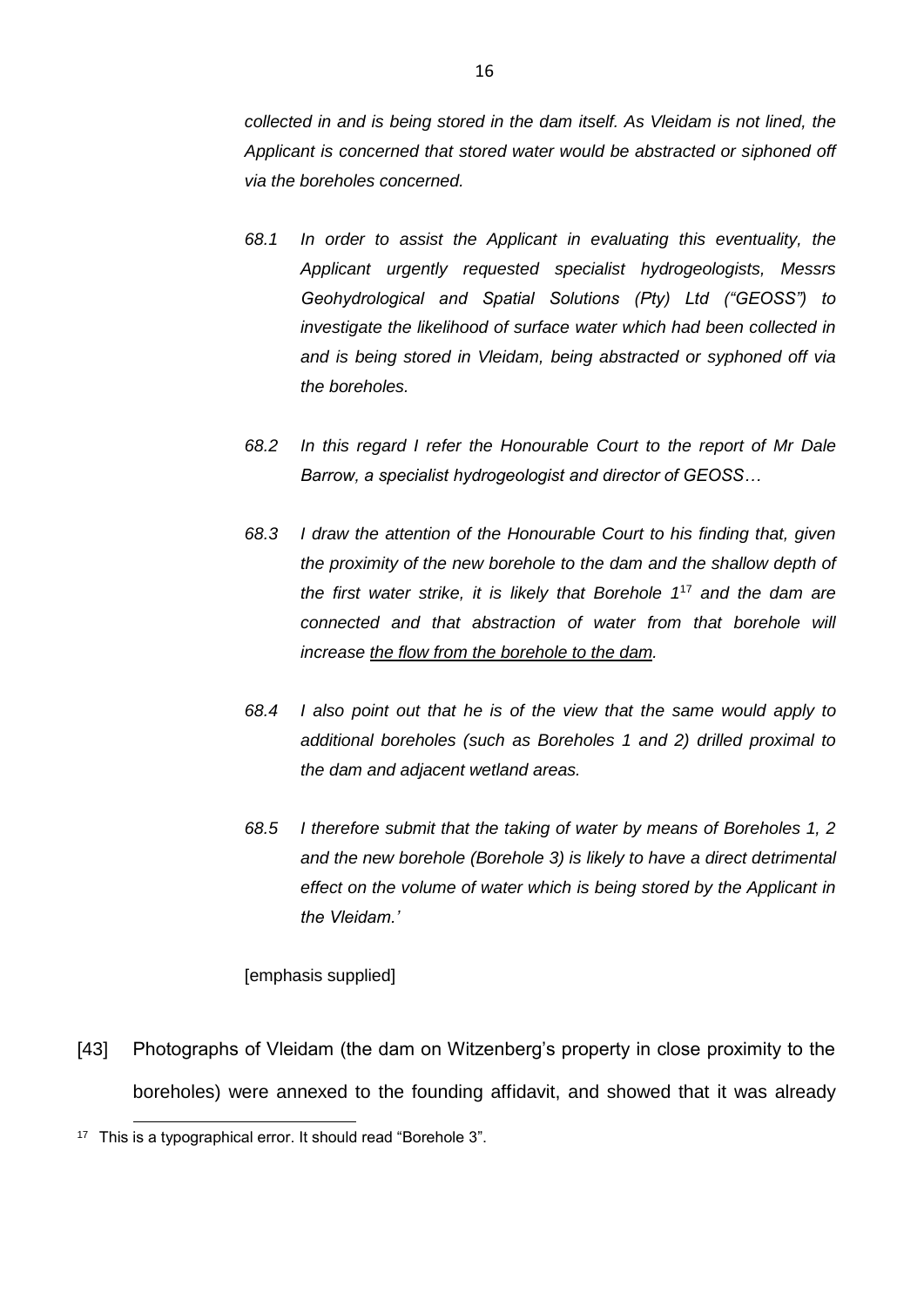almost empty. In its answering affidavit Bokveldskoof alleged that this had been the case for almost a year before *'which is understandable given that the Applicant has been constantly and continuously pumping whatever water remains in the Vleidam to one of the other storage dams on the farm… located on higher ground (and from*  where the Applicant presumably irrigates its orchards) and given the drought we are *currently experiencing.'* This allegation was not challenged by Witzenberg in reply.

- [44] The Barrow report is merely a desktop study. It states that the borehole drilled in October 2017 *'intersected water strikes'* on Bokveldskoof's property, that Vleidam is *'reportedly unlined'*, and that *'the eastward dipping lithological contacts are likely to be recharged by the dam, and the newly drilled borehole has most likely intersected water bearing zones that are directly recharged by the proximal dam'.*
- [45] Although Barrow's opinion was self-evidently speculative, he concluded that:

*'The abstraction from the newly drilled production borehole will result in a drop in water level at the borehole. This will increase the hydraulic gradient towards the borehole. Flow is directly proportional to hydraulic gradient, and assuming a constant hydraulic conductivity, this will result in increased flow from the dam towards the borehole.*

*Given the proximity of the borehole to the dam (16m) and shallow depth of the first*  water strike (24m), it is likely that the borehole and dam are connected, and that *abstraction from the borehole will increase the flow from the borehole to the dam. This assumes that there are no impermeable layers or flow barriers between the dam and the borehole, or underlying the dam.'*

(emphasis supplied)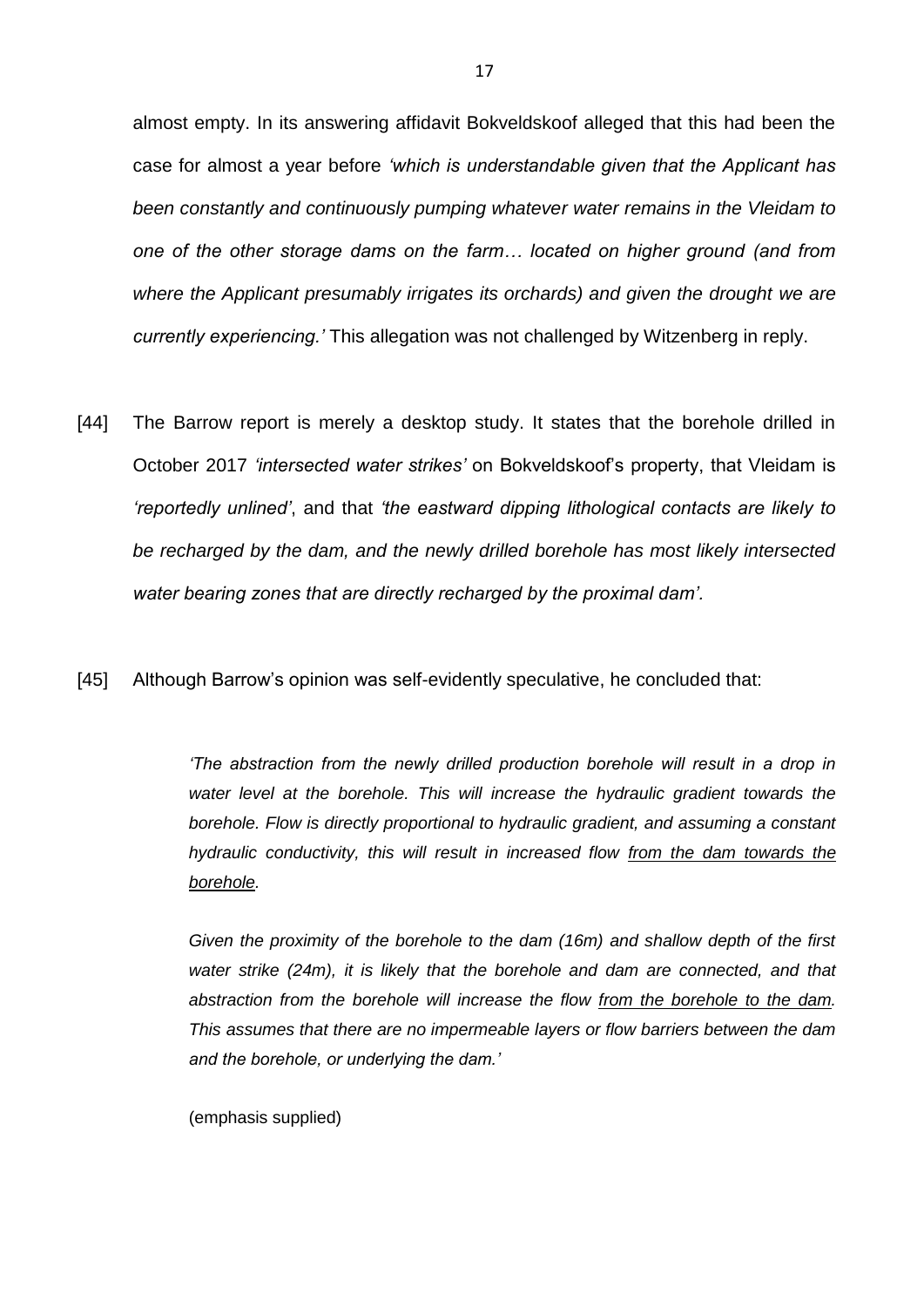- [46] This glaring material contradiction was raised with counsel for Witzenberg during argument, but remains unexplained, apart from his suggestion that it was an obvious error. This is not good enough. Barrow deposed to an affidavit confirming the contents of his report. It was also an annexure to the founding affidavit, and moreover Witzenberg's deponent, Mr Nicolaas Verhoef, himself stated that abstraction from the borehole will increase the flow from the borehole to the dam (and not vice versa). Accordingly little if any weight can be attached to the Barrow report. 18
- [47] In its answering affidavit Bokveldskoof reserved its right to supplement its papers by obtaining an expert report on the connectivity between the three boreholes and the dam. It subsequently filed the report of Mr Jan Myburgh of AGES Omega (Pty) Ltd together with his confirmatory affidavit.
- [48] Myburgh is a senior hydrogeologist with 25 years' experience. He confirmed that two sources were sampled at the dam and the new borehole. The samples were sent to UIS Laboratories for SANS 241 analysis, and an additional three samples were taken from the dam, new borehole and another existing borehole nearby and submitted to iTemba Laboratories for Oxygen 18 and Deuterium stable isotope analysis. He reported that:

*'From the stable isotope analysis results indicated in Table 2 and Figure 4, the water from the boreholes are deprived of Deuterium and oxygen – 18 when compared to* 

<sup>18</sup> See also *Standard Bank of South Africa Ltd v Border* (2105/2014) [2015] ZAECGHC 14 (11 February 2015) at para [29] where the court, albeit in a different context, dealt with defences based on speculation in the absence of factual evidence confirming same.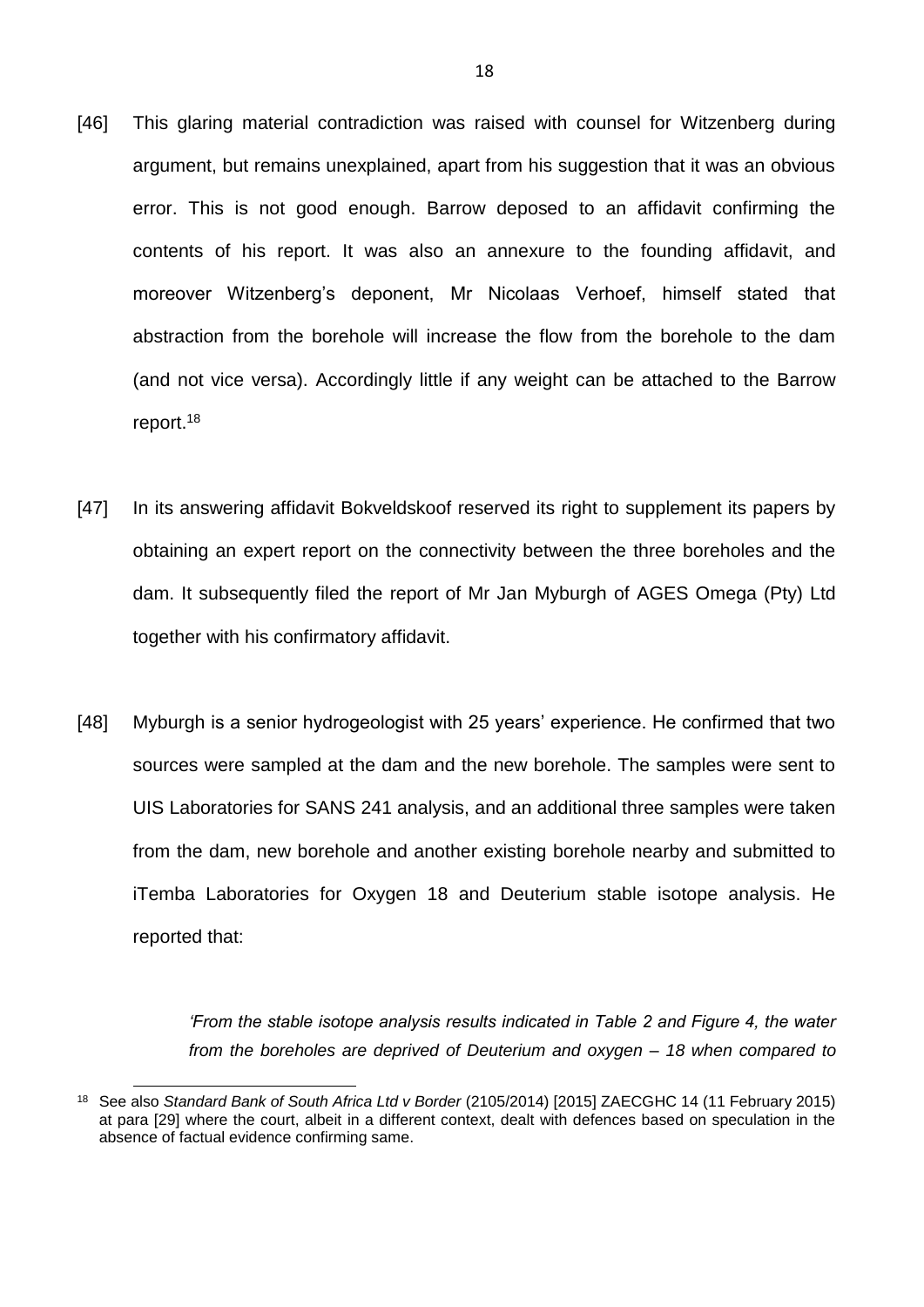*the concentrations in the Dam water. The heavier or more Deuterium enriched dam water indicates that it has evaporated more than the borehole water that has a lower concentration of Deuterium.*

*There is therefore a clear difference in water quality and isotope signature between the dam water and groundwater.'*

- [49] Myburgh stated that there will always be a hydraulic link between groundwater and surface water and that his report was not intended to prove that there is no connection in this case. He cautioned however that the regulating authority should review all available information and state what is in addition required for it to responsibly consider whether water use can be authorised at borehole 3 and at what rate and duration, since *'to eliminate this borehole based just on the proximity to a surface water body without looking at specific on-site conditions could create a precedent that can negatively impact numerous groundwater users in this area'.*
- [50] For reasons that are not apparent Witzenberg did not take up the challenge. It did not put up any further expert opinion on the issue of connectivity based on independently obtained scientific evidence. Instead, it relied on Myburgh's report to support the contention that he *'accepts the likelihood that the borehole and dam are connected'.* In my view, the fact of connectivity, without more, is of little, if any, assistance in determining whether Witzenberg has demonstrated, on a balance of probabilities, that it is suffering or apprehends actual harm because water is being siphoned off from the dam to the borehole.
- [51] I thus agree with Bokveldskoof that, at best for Witzenberg, all that it has demonstrated is a theoretical possibility that the three boreholes are siphoning off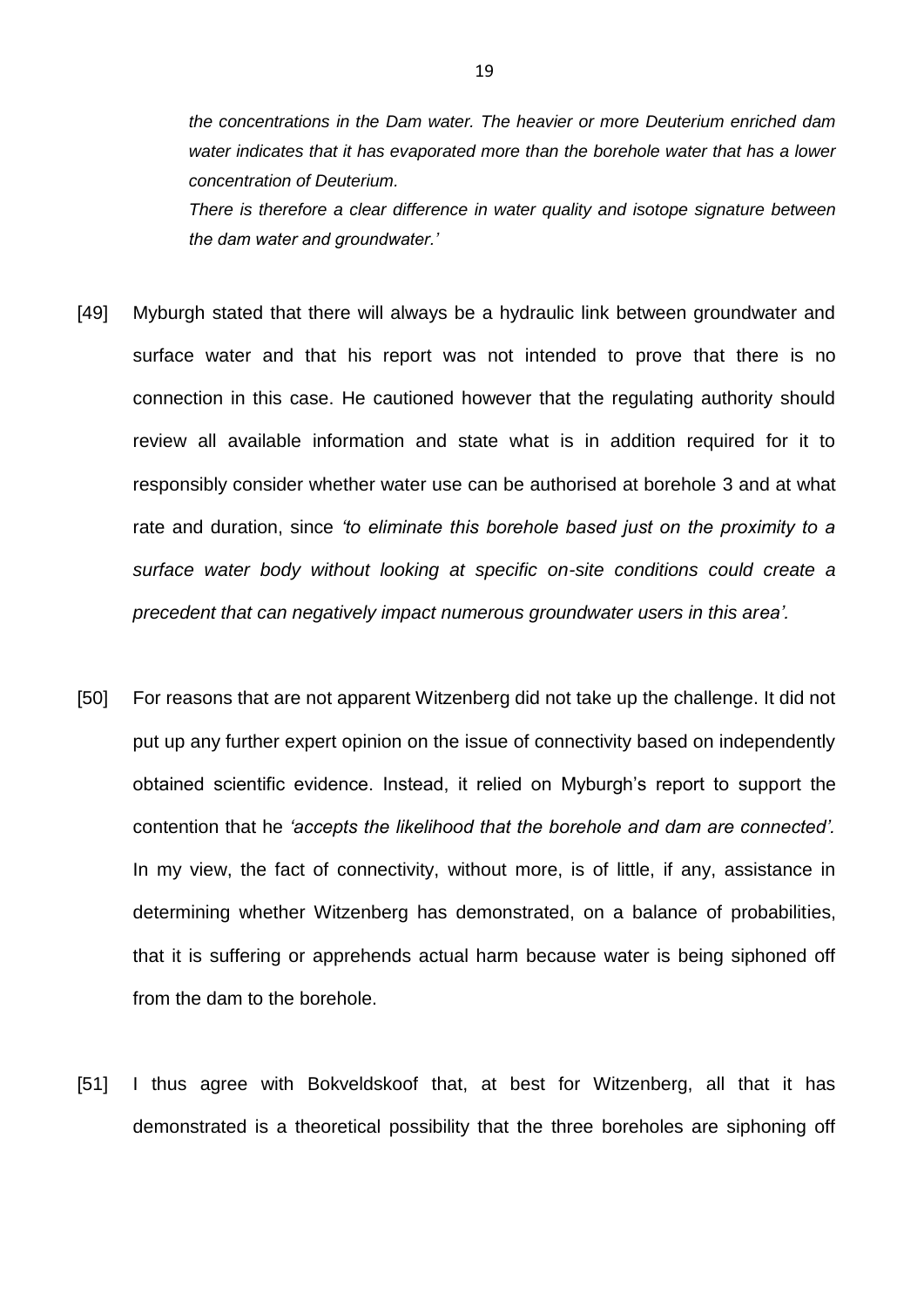water from the dam. Witzenberg has according failed to show, on a balance of probabilities, that it has sustained or apprehends actual harm.

[52] In *Areva NP Inc v Eskom Holdings*<sup>19</sup> the Constitutional Court, referring to *Giant Concerts*, stated that:

> *'[41] It seems to me that, part of what this court held in* Giant Concerts *was that, where a litigant has failed to show that it has standing, the court should, as a general rule, dispose of the matter without entering the merits and that it should only enter the merits in exceptional cases or where the public interest really cries out for that. It does not appear to me that this is a case which cries out for that. In saying this, I am not suggesting that on the merits the challenge is necessarily without merit…'*

[53] Witzenberg has not approached the matter on the basis that it is an exceptional case or that the public interest cries out for the interdictory relief to be granted. In the particular circumstances of this matter the challenge on the substantive merits is already the subject of the internal appeal. However, if I am incorrect, the interdict sought cannot be granted because Witzenberg has failed to establish an injury actually committed or reasonably apprehended. It follows that it is not necessary to consider whether Witzenberg has any other clear right as well as the absence of similar protection by any other ordinary remedy.<sup>20</sup>

<sup>19</sup> 2017 (6) SA 621 (CC).

<sup>20</sup> *Hotz* (*supra*) fn 4.